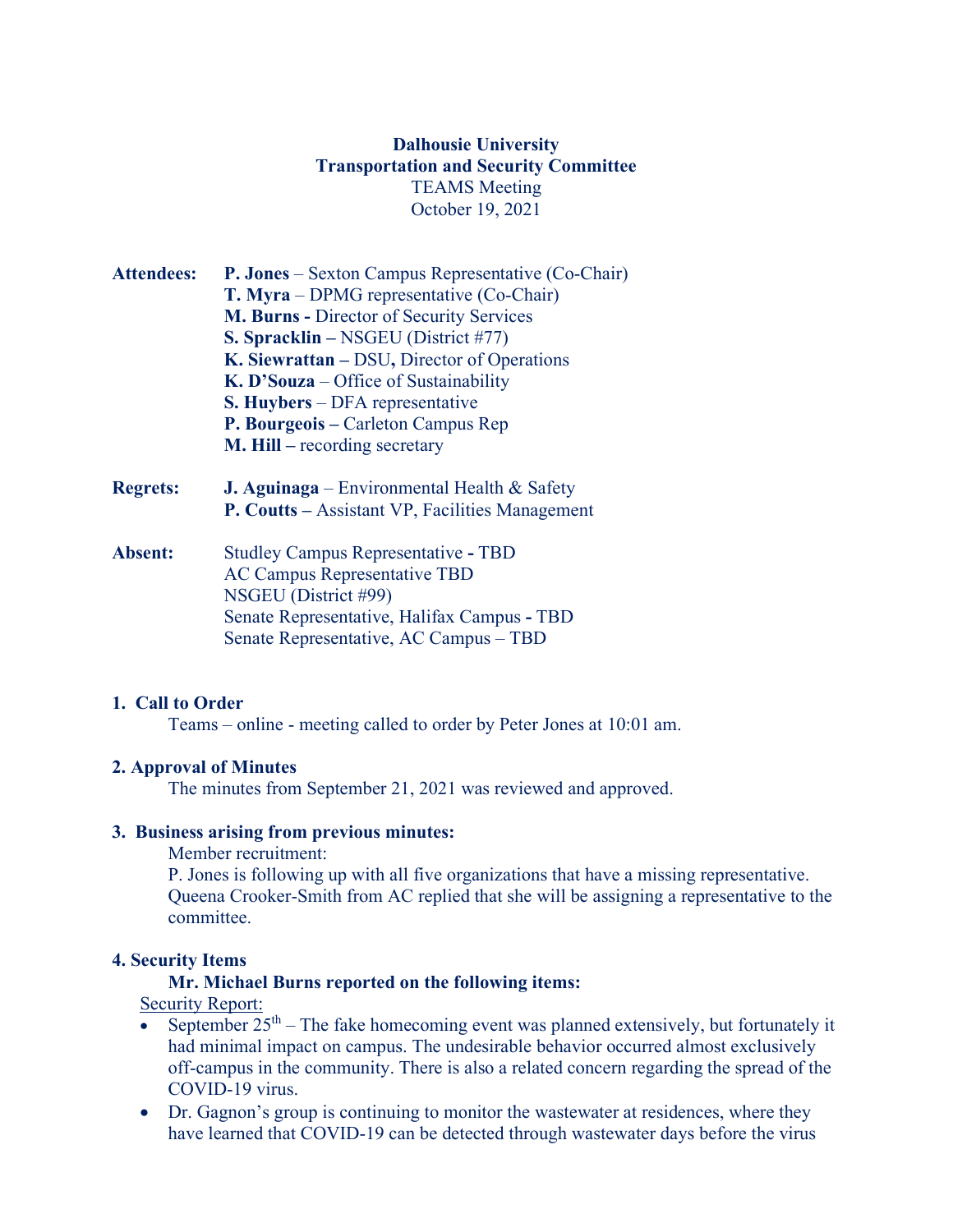would be symptomatic. To date, other than a few isolated instances, this has not been a problem at Dalhousie.

- Regarding campus activities, beginning in early October, the Arts Center and athletic events were opened to spectators. There are no capacity limits beyond the capacity of the facility itself, though everyone entering is checked for proof of dual vaccination.
- There are still people resisting the requirement for proof of vaccination, with excuses provided for why it is not available, however most people have no issue providing either a digital or hardcopy proof.
- All buildings on campus are open with most of the staff working on campus, and classes in person.

## Parking:

- The number of general parking permits sold are 75% of what would be expected prior to COVID-19. There is a significant decrease in the reserved lots/parkades. There is less early morning pressure on parking due to some staff still fully or partially working from home, and some classes remaining virtual.
- HotSpot Parking Options for payment have been implemented without any issues. Pay and display machines, and parking meters are available for use, leaving multiple options for short term parking on campus.
- There is a concern at Sexton Campus, as a business unit from the downtown area has been utilizing the campus lot, taking up spaces that could be used by Dalhousie permit holders. Although, vehicles typically leave around 7, it's still a concern for Dalhousie members looking for parking before their workday starts at 7 AM. Mr. M. Burns' team has spoken to them, and though they seemed understanding and promised not to park on campus, they continue to illegally park there. Therefore, going forward, vehicles will be towed/booted.
- In addition, reserved permit holders who have not renewed, have been notified multiple times about their impending permit expiry. Current permit holders who do not renew this year will lose their spot, and the newly available permits will be offered to people on the waitlist.
- There have been a high number of student parking permits sold this year, as there is a reluctance to use Metro Transit due to COVID-19.

# **5. Transportation**

# **K. D'Souza reported on the following items:**

- The parking lot audit was completed at the end of September by S. McPhee's group.
- K. D'Souza's group is also completing an accessibility audit as part of the larger accessibility planning that's happening on campus. There are projects concerning curb cuts, and distances between accessible parking and entrances, which require detailed planning in terms of accessibility. This audit is expected to be completed in the next few weeks.
- E-Pass registration is available in November, and though most people are still apprehensive about getting back on the buses, we are anticipating increased interest. Another registration on January 2022 and expecting to have more employee to register.